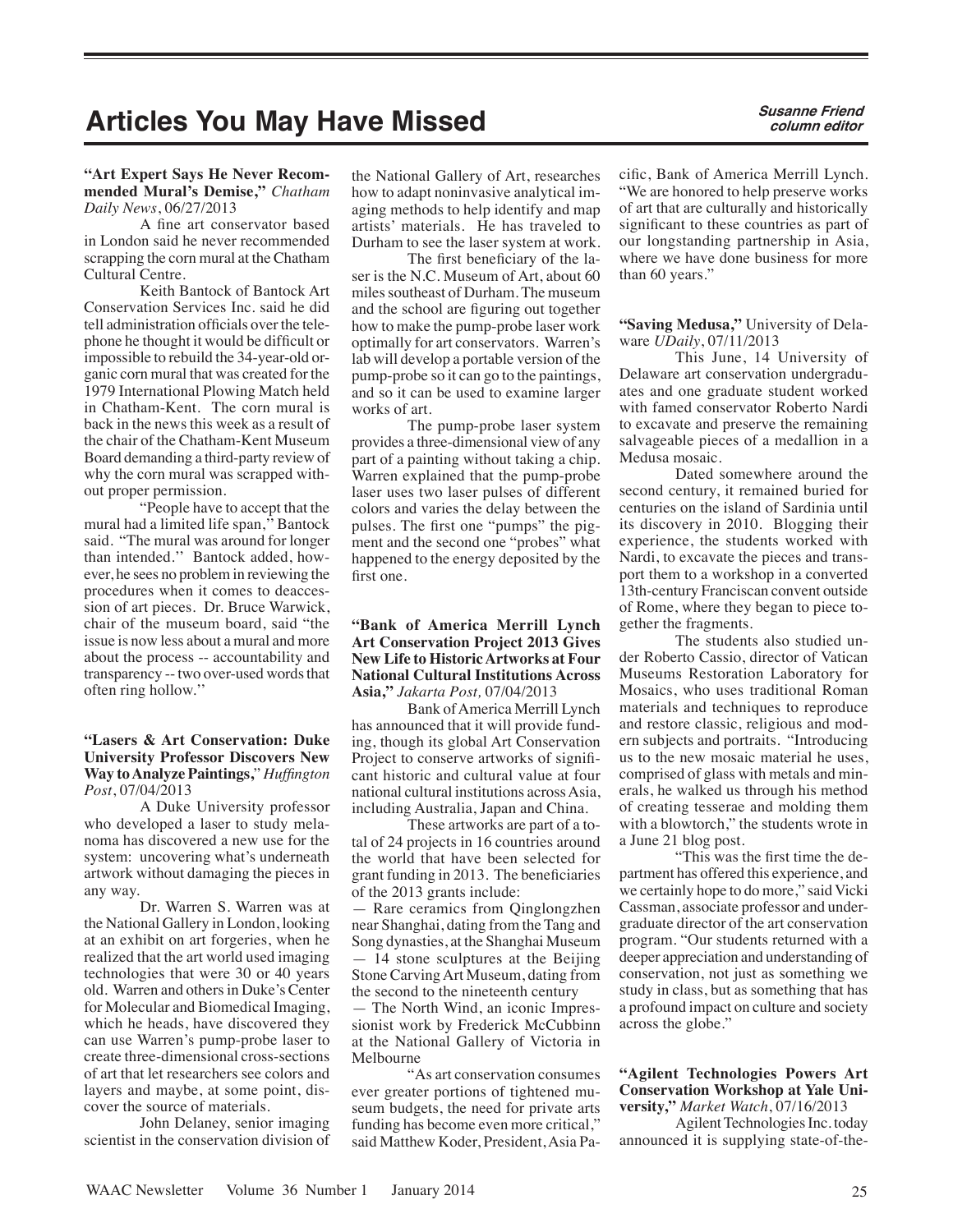# **AYMHM, continued**

art instruments and software for a workshop at Yale's Center for Conservation and Preservation on Recent Advances in Characterizing Asian Lacquer at Yale University.

An international group of art conservators and scientists are learning advanced techniques in gas chromatography and mass spectrometry to help them analyze lacquer and a broad range of other trace-level compounds found in Asian lacquer artifacts. Careful analysis of lacquer can reveal a wealth of information about the age and geographical origins of the components, and also address the authenticity of the artifact.

Modern coatings that aim to imitate lacquer are composed of various mixtures of polymers and pigments and can also be characterized using GC/ MS techniques. The five-day workshop, based on the Getty Conservation Institute's research on Asian lacquers, was developed in partnership with the Yale Institute for the Preservation of Cultural Heritage.

#### **"Smithsonian Institution Grapples with Maintenance of its Growing Inventory,"** *The Washington Post*, 07/17/2013

Smithsonian Inspector General Scott Dahl testified that the Smithsonian is still using inadequate storage space in Suitland, a temporary facility built in the 1950s that was never intended for permanent storage of collection items. In 2010, one of the buildings collapsed in a snowstorm.

The world's largest museum complex is bursting with stuff, from elephants to first lady gowns, biological specimens to space shuttles. Now, the Smithsonian Institution is grappling with a long-term challenge: how to maintain the 137 million items in its collection.

On Wednesday, the Committee on House Administration held a collections stewardship hearing to discuss challenges to implementing a maintenance plan to care for the art, archival footage, and dinosaur bones.

In an audit of the National Museum of American History, the museum could not locate 10 percent of items sampled, including historic gold watches and Roman coins. Audits of several other institutions also revealed incomplete collections.

G. Wayne Clough, secretary of the Smithsonian, said the Smithsonian has gone to great lengths to remedy maintenance issues, investing \$462 million in collections management and \$390 million in facilities improvements since 2006. But Smithsonian leadership has also been vocal about its aging infrastructure and the long-term impact of budget cuts on maintenance. Still, the panel assured Congress that "the treasures are safe."

#### **"Museum Has One More Painting Than It Thought,"** *Aberdeen News*, 07/20/2013

When a Frank C. Ashford painting was sent to Minneapolis to be restored, the Dacotah Prairie Museum found it had one more Ashford painting than it thought.

The museum has long owned an original Ashford oil painting called "Portrait of a Young Woman." With the support of the Yellow Brick Road Quester Club, the museum hired the Midwest Art Conservation Center in Minneapolis to restore the painting.

While the painting was in Minneapolis, the conservator removed the canvas from the frame to discover another painting of another young woman underneath. The two pieces will be jointly unveiled at a reception on Tuesday. The discovered painting needed only minor repair, which was financed by the Dacotah Prairie Museum Foundation.

Ashford was a 19th-century artist who had strong ties to the Aberdeen area. "Portrait of a Young Woman" portrays a "mystery lady," as little is known of her background, her identity or even the time period Ashford painted it.

#### **"Sewage Backup Floods Lab at Folk Art Museum,"** *Santa Fe New Mexican*, 07/23/2013

Raw sewage flooded the conservation lab at the Museum of International Folk Art on July 14 during the final day of the Santa Fe International Folk Art Market. Carrie Moritomo, public information officer for the New Mexico Department of Cultural Affairs, said the sewage backup was caused by a piece of plastic flushed down one of the museum's toilets.

No artwork from the collection of the Museum of New Mexico was damaged, Moritomo said, but the lab will be out of commission for four to six months. She said she did not have an estimate for the cost of remediation, but the tile floor in the lab will have to be replaced.

The conservators have been moved to offices in the Stuart Udall Center for Museum Resources on Camino Lejo near Old Santa Fe Trail. But no one was working there on Tuesday because of a mouse problem in a closet, which is to temporarily serve as a "lab." The space has been used by the Folk Art Market, and its staff suggested that the space be turned over to the conservation lab.

## **"Spain Museum uses Robot to Help Restore Works,"** *Arab News*, 07/25/2013

In the basement of Madrid's Reina Sofia museum, a giant robotic machine painstakingly scans a painting by Catalan surrealist artist Joan Miro, slowly snapping hundreds of microscopic shots. The pictures taken by the machine, which uses infrared and ultraviolet photography, will help experts determine the condition of the 1974 oil on canvas painting called "Women, Bird in the Night" in unprecedented detail.

The device lets restorers see cracks, scratches and creases as well underlying preparatory sketches and all subsequent touch-ups that would be otherwise undetectable. The robot has been nicknamed "Pablito" since the first work it tackled was the modern art museum's top draw — Pablo Picasso's immense canvas "Guernica," a depiction of the carnage of the Spanish Civil War.

The machine, which is nine meters long and 3.5 meters high and weighs about 1.2 tons when it is assembled at its full size, took 22,000 pictures of Picasso's black-and-white masterpiece last year. Those images are currently being analyzed by the restoration department at the museum.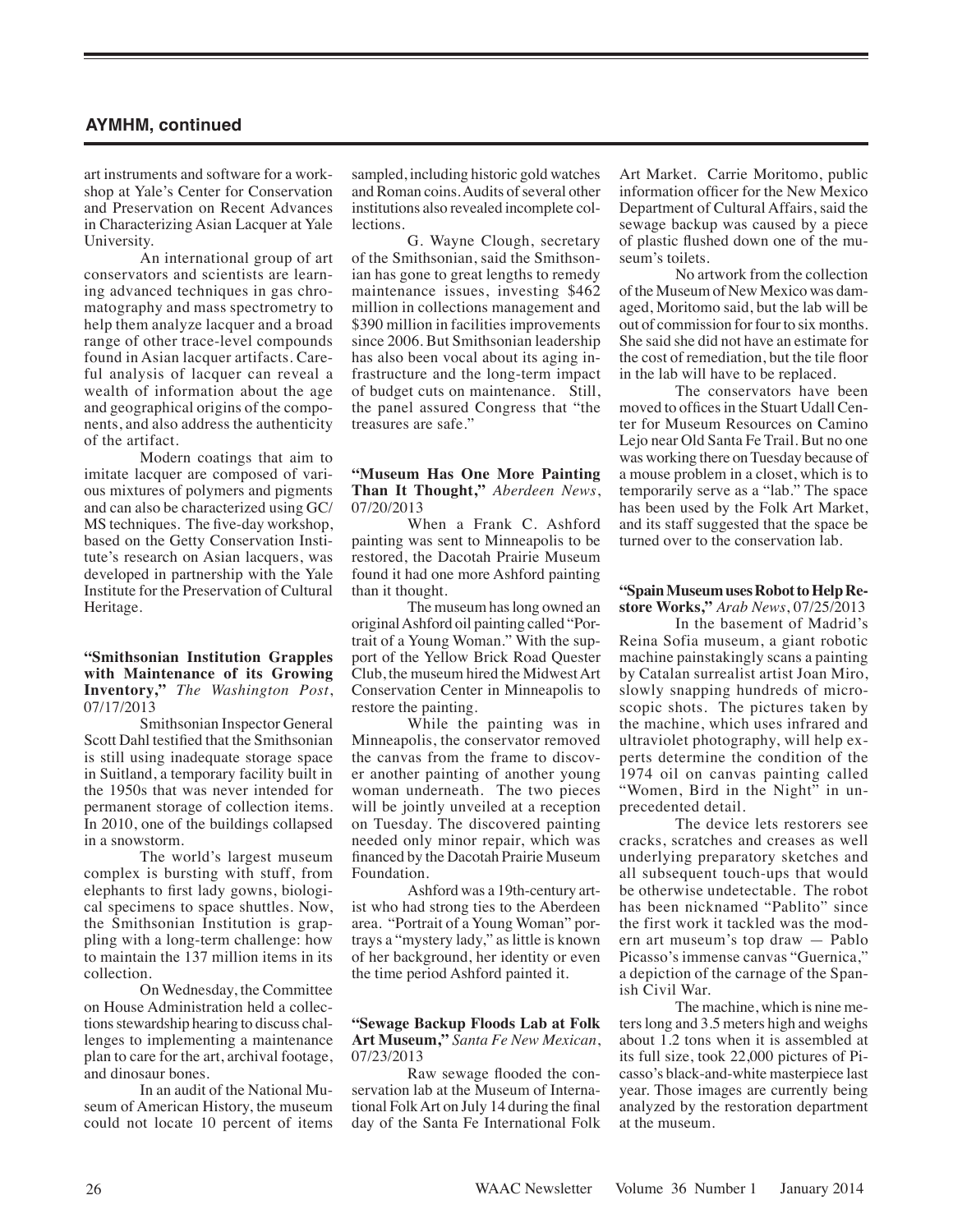# **AYMHM, continued**

Since then, the robot has been used on about a dozen other works, mostly by Miro, to help prepare an exhibition of works by the Catalan artist which will travel to the United States next year.

#### **"Part of Vasari Corridor Roof Collapses in Florence,"** *The Art Newspaper*, 08/19/2013

Emergency restoration work started today on a section of Florence's famous Vasari Corridor, after some plaster and tiles fell from the roof on Friday. The damage occurred in the section of the raised corridor that passes next to the church of Santa Felicita, just over the Ponte Vecchio, on the south side of the river Arno.

It is reported that no one was hurt, and museum professionals are already establishing the best course of action to restore the damage to the building. Around ten portraits have been removed from the walls as a precaution while restoration work begins, but the popular tourist site will remain open.

The Vasari Corridor is a long, raised passageway that connects the Palazzo Vecchio, in Piazza della Signoria, with Palazzo Pitti, on the other side of the river Arno. It passes through and along some of Florence's most important landmarks, such as the Uffizi galleries, the Ponte Vecchio and the Boboli Gardens. It was designed and built in 1564 by Giorgio Vasari to allow Cosimo de Medici and the rest of the Florentine elite to walk safely through the city.

#### **"Great Pompeii Project Finally under Way,"** *The Art Newspaper*, 07/30/2013

Conservators are using lasers to clean the delicate frescos in one of Pompeii's most popular sites, the Villa of Mysteries. The laser is able to detect and remove the different protective layers that have been applied to the frescos by previous restorers.

The Neapolitan Superintendency, the regional arm of the ministry of culture which is responsible for heritage and archaeological sites in and around the Naples area, is overseeing the project and is single-handedly funding the  $\epsilon$ 900,000 restoration costs, which include conventional cleaning of other decorative elements, such as mosaics.

The news is especially welcome given the recent controversies and scandals that have tarnished the reputation of one of the world's most well known archaeological sites.

Work ground to a halt last year because of a lack of professional staff as Italian and international experts decried the state of the ancient town, which was so bad that some ancient buildings had started to collapse, including the House of the Gladiators.

Further embarrassment came when Annamaria Caccavo, the head of the firm Caccavo srl, which had secured contracts for conservation projects in Pompeii, was arrested and charged with corruption and fraud in February. The former special commissioner, Marcello Fiori, and the former director of conservation, Luigi D'Amora, are also under investigation for overspending, awarding irregular contracts to Caccavo and authorising unnecessary work on the site.

Meanwhile, the European Union has given  $\epsilon$ 105m of funding to kick start the stagnant "Great Pompeii Project", which finally seems to be under way.

#### **"American Tourist Breaks Finger Off 600-Year-Old Statue At Italian Museum By Accident,"** *The Huffington Post*, 08/06/2013

An American tourist broke a finger off a statue at the Museo dell'Opera del Duomo in Firenze, Italy, on Monday. According to Corriere Fiorentino, the 55-year-old Missouri man was measuring the right hand of the ancient artwork when he unintentionally snapped the pinky finger off the estimated 600-year-old piece. A security guard monitoring the exhibit reacted immediately but apparently intervened a moment too late. As to be expected, museum officials were none too happy with the apparent accident.

Fortunately, the broken piece was not part of the original work by Giovanni d'Ambrogio, a late 14th-century Florentine sculptor. Museum director Timothy Verdon confirmed to Italian media that the plaster finger was one of several restorations made to the Virgin Mary statue throughout the years. Experts are currently working to determine the extent of the damage, Firenze Today reports.

For his part, the American tourist apologized, but he may be financially liable for the damage, Italy's The Local notes.

#### **"Botched Restoration of Fresco turns into Windfall for Spanish Town,"** *Washington Post*, 08/14/2013

A year ago, Cecilia Gimenez's botched attempt to restore a fresco of Christ inspired ridicule. Now, the 81-year-old Spanish artist is having the last laugh. Since gaining worldwide attention, the disfigured fresco has drawn more than 40,000 visitors and raised more than \$66,000 for a local charity in the town of Borja.

The art has also prompted the town to put the likeness on merchandise. Gimenez and a local council are set to sign a deal next week that splits profits from merchandise featuring the image, with the artist getting 49 percent, said councilor Juan Maria Ojeda.

The turnaround is apparently quite the relief for Gimenez, a retiree who was overwhelmed by the attention a year ago. The fresco originally depicted Christ wearing a crown of thorns in a style known as "Ecce Homo" ("Behold the Man").

The church painting was for decades a little-known piece of religious art by a minor Spanish artist. It had remained in peaceful obscurity in the Misericordia sanctuary since it was painted in 1930. That was until Gimenez, a longtime devotee of the work, decided that it needed some attention because damp church air was causing it to flake.

Her attempt didn't go so well, and some dubbed Gimenez's retouching of it "Ecce Mono" ("Behold the Monkey"). But the retouched version grew popular. The image started appearing without authorization — on T-shirts and cellphone covers, coffee mugs and wine labels. People arrived in Borja asking to see the painting.

The council started charging an entrance fee of \$1.30 and giving the money to the Sancti Spiritus charitable foundation, which used the windfall to help pay bills at a care home for elderly people.